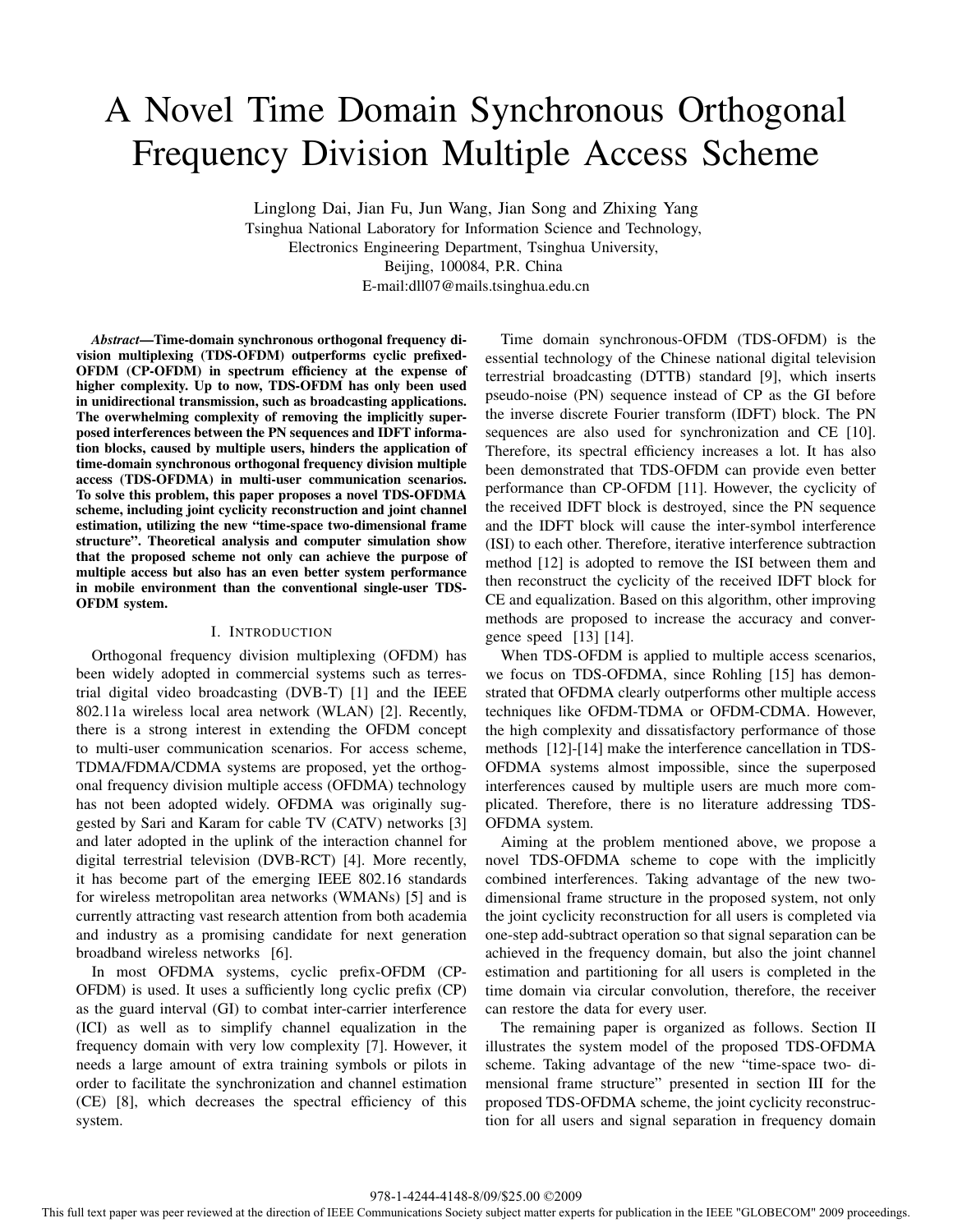

Fig. 1. System model of the proposed TDS-OFDMA scheme.

is presented in section IV, and the joint channel estimation method in the time domain is derived in section V, respectively. Section VI shows the simulation results to verify the feasibility and system performance of the proposed scheme. We then conclude this paper in section VII.

#### II. SYSTEM MODEL OF TDS-OFDMA

Fig. 1 shows a general discrete-time system model of the proposed TDS-OFDMA scheme, where  $M$  users simultaneously transmit their signals to a central base station.

For the mth user in the proposed TDS-OFDMA system, each block  $\mathbf{d}_{m,i}$  of  $L_m$  information symbols after serial-toparallel (S/P) conversion is fed to the MAP unit for QPSK/m-QAM modulation to generate the frequency-domain data  $\mathbf{D}_{m,i} = \{D_{m,i}(n)\}_{n=0}^{L_m-1}$  in the *i*th signal frame. Then the carrier assignment scheme (CAS) unit maps  $\mathbf{D}$  and the carrier assignment scheme (CAS) unit maps  $D_{m,i}$  onto the sub-carriers assigned to the corresponding user by extending  $\mathbf{D}_{m,i}$  with the insertion of  $N - L_m$  zeros and results in an  $\mathbf{N}$  dimensional vector  $\mathbf{Y}_{m,i} = \{X_{m,i}(n)\}^{N-1}$  with entries N-dimensional vector  $\mathbf{X}_{m,i} = \{X_{m,i}(n)\}_{n=0}^{N-1}$  with entries

$$
X_{m,i}(n) = \begin{cases} D_{m,i}(n) & n \in \Gamma_m \\ 0 & otherwise \end{cases}
$$
 (1)

where  $\Gamma_m$  is the sub-carrier set of the mth user. Clearly, to avoid that a given sub-carrier is shared by different users, all these sets  $\{\Gamma_m\}_{m=1}^M$  must be mutually exclusive, i.e.,  $\Gamma_i \cap \Gamma_j = \emptyset$  for  $i \neq i$  $\phi$  for  $i \neq j$ .

After IDFT operation of  $\mathbf{X}_{m,i}$ , we get the time-domain data symbols  $x_{m,i}$  whose entry  $x_{m,i}(n)$  can thus be written as

$$
x_{m,i}(n) = \frac{1}{\sqrt{N}} \sum_{k=0}^{N-1} X_{m,i}(k) \exp\left\{j\frac{2\pi nk}{N}\right\} \quad 0 \le n \le N-1. \tag{2}
$$

The *i*th basic TDS-OFDM signal frame of the *mth* user<br> $I = \int g_1(p) 1^{N_f-1}$  is then obtained as the serial concate- $\mathbf{s}_{m,i} = \{s_{m,i}(n)\}_{n=0}^{N_f-1}$  is then obtained as the serial concate-<br>nation of the N<sub>-point</sub> PN sequence  $\mathbf{c}_{m,i}$  (will be discussed nation of the  $N_g$ -point PN sequence  $\mathbf{c}_{m,i}$  (will be discussed in detail in section III) and data symbols  $x_{m,i}$ , and takes the form

$$
s_{m,i}(n) = \begin{cases} c_{m,i}(n) & 0 \le n \le N_g - 1 \\ x_{m,i}(n) & N_g \le n \le N_f - 1 \end{cases}
$$
 (3)

where  $N_f = N + N_g$ .

Each signal frame is parallel-to-serial (P/S) converted and then up-converted for transmission. After passing through a multi-path channel with channel impulse response (CIR) denoted by  $\mathbf{h}_{m,i} = \{h_{m,i}(l)\}_{l=0}^{l_m-1}$ , where  $l_m$  is the maximum delay spread, the received blocks corresponding to the PN delay spread, the received blocks corresponding to the PN sequence  $\mathbf{c}_{m,i}$  and IDFT block  $\mathbf{x}_{m,i}$  can be represented by  $g_{m,i}(n)$  and  $y_{m,i}(n)$ , respectively

$$
g_{m,i}(n) = c_{m,i}(n) * h_{m,i}(n) \quad 0 \le n < N_g + l_m - 1,\tag{4}
$$

$$
y_{m,i}(n) = x_{m,i}(n) * h_{m,i}(n) \quad 0 \le n < N + l_m - 1,\tag{5}
$$

where  $*$  denotes linear convolution.

Intuitively,  $\{g_{m,i}(n)\}_{n=N_g}^{N_g+l_m-2}$  is the interference form PN sequence to IDFT block and  $\{y_{m,i}(n)\}_{n=N}^{N+l_m-2}$  is the interfer-<br>ence from IDFT block to the next PN sequence. Some iterative ence from IDFT block to the next PN sequence. Some iterative methods with high complexity have been proposed to remove the ISI and then reconstruct the cyclicity of the received IDFT block for CE and equalization in the conventional singleuser TDS-OFDM system [12]-[14]. However, in the TDS-OFDMA system, the interferences caused by different users are implicitly superposed at the receiver, dismiss the possibility of the interferences cancellation by the iterative interference subtraction method that is already complex enough. Therefore, signal separation for different users is very difficult in TDS-OFDMA system.

Confronting the difficulty of interference cancellation in TDS-OFDMA system, this paper firstly proposes the new "time-space two-dimensional frame structure" taking both the time dimension and space (different users locates at different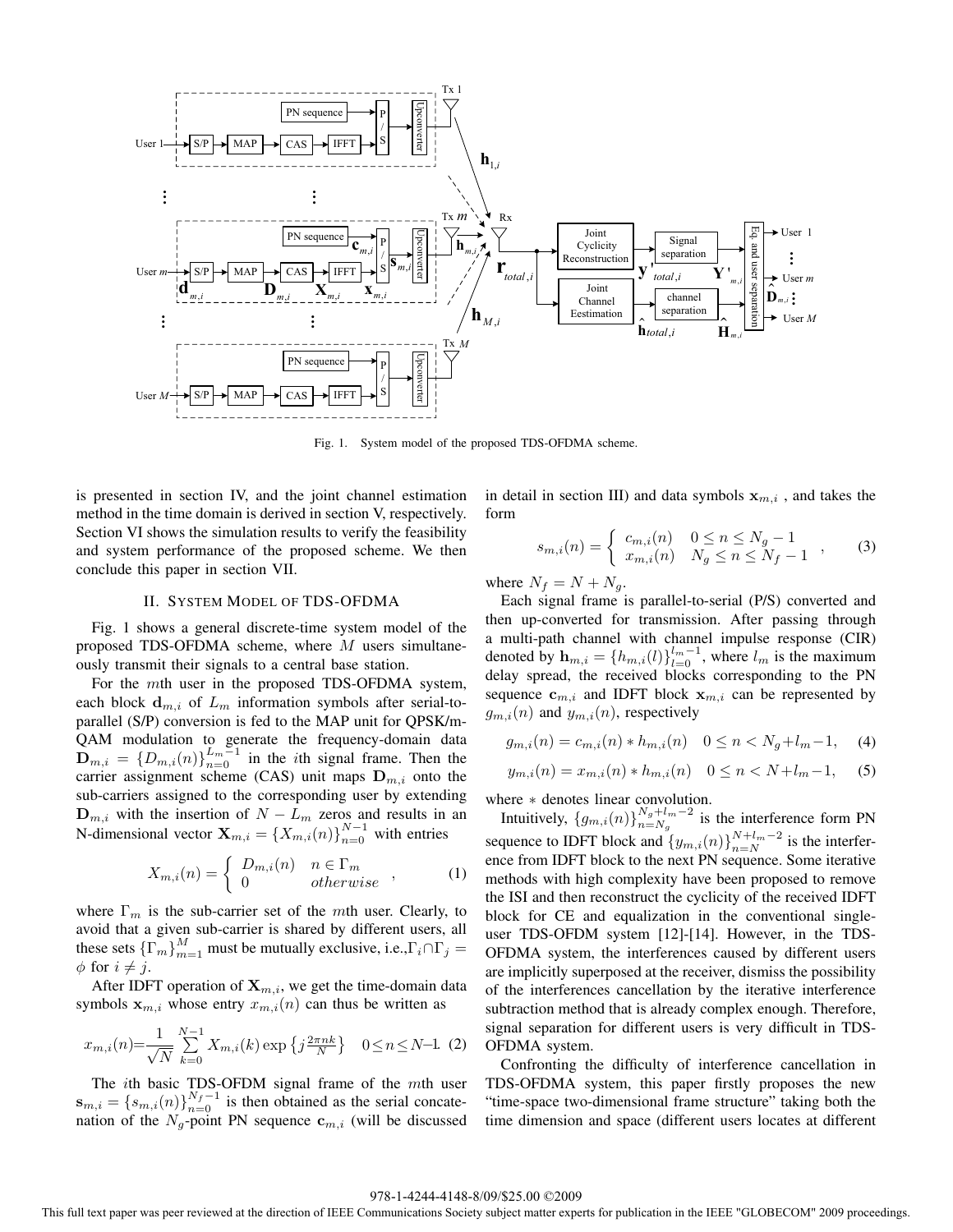

Fig. 2. "Time-space two-dimensional frame structure" of the proposed TDS-OFDMA system.

places) dimension into consideration, which will be discussed in detail in section III.

At the receiver of the TDS-OFDMA system, on one hand, as presented later in section IV, jointly cyclicity reconstructed signal  $\mathbf{y}'_{total,i}$  of the received OFDM data for all the users<br>is obtained via one-step simple add-subtract operation, and is obtained via one-step simple add-subtract operation, and then the multiple access signal can be orthogonally separated in frequency-domain to acquire the frequency-domain signal  $Y'_{m,i}$  for each user, whose entries take the form

$$
Y'_{m,i}(n) = H_{m,i}(n) \cdot X_{m,i}(n) + W_{m,i}(n) \quad 0 \le n \le N-1,\tag{6}
$$

where  $W_{m,i}(n)$  is the complex-valued additive white Gaussian noise (AWGN) in the frequency domain,  $H_{m,i}$  =  ${H_{m,i}(n)}_{n=0}^{N-1}$  is the N-point DFT of the CIR  $\mathbf{h}_{m,i}$ , and is given by given by

$$
H_{m,i}(n) = \sum_{l=0}^{l_m-1} h_{m,i}(l) \cdot \exp\left\{-j\frac{2\pi nl}{N}\right\} \quad 0 \le n \le N-1. \tag{7}
$$

On the other hand, as derived later in section V, joint channel estimation will generate the equivalent "total" CIR  $\mathbf{h}_{total,i}$ , and orthogonal separation of the CIRs for multiple users can be achieved in the time domain to get the CE results of  $\mathbf{H}_{m,i}$ for each user.

After the signal separation and CE for each user are achieved, channel equalization can be easily performed through a bank of one-tap dividers to restore the transmitted signal for each user [3]:

$$
\widehat{\mathbf{D}}_{m,i} = \frac{\mathbf{Y}'_{m,i}}{\widehat{\mathbf{H}}_{m,i}} \quad 1 \le m \le M \quad , \tag{8}
$$

where  $\mathbf{D}_{m,i}$  is the estimation of the frequency-domain transmitted data  $\mathbf{D}_{m,i}$  for user m.

#### III. TIME-SPACE TWO-DIMENSIONAL FRAME STRUCTURE

In this section, the new "time-space two-dimensional frame structure" is proposed for the TDS-OFDMA system.

As shown in Fig. 2, each signal frame is composed of an IDFT block and a PN sequence. The PN sequence of the ith signal frame for the m th user  $\mathbf{c}_{m,i} = \{c_{m,i}(n)\}_{n=0}^{N_g-1}$  is<br>the L<sub>u-symbol</sub> cyclically extended version of the m-sequence the  $L_t$ -symbol cyclically extended version of the m-sequence  $\mathbf{p}_{m,i} = \{p_{m,i}(n)\}_{n=0}^{N_p-1}$ :

$$
c_{m,i}(n) = \begin{cases} p_{m,i}(N_p - L_t + n) & 0 \le n \le L_t - 1 \\ p_{m,i}(n - L_t) & L_t \le n \le N_g - 1 \end{cases}
$$
, (9)

where  $N_g = N_p + L_t$ .

In the time dimension of the "time-space two-dimensional frame structure", the m-sequences between adjacent frames are neither identical nor holding a special phase offset sequence of 1,-2,3,-4, ..., 111, -112, 112, -111, ..., 4,-3,2,-1, as specified in [9], but adopt a constant phase offset  $L_t$ . In the space dimension, the m-sequences between neighboring users similarly hold a constant offset  $L_s$ :

$$
\begin{cases}\n\mathbf{p}_{m,i+1} = \mathbf{p}_{m,i}^{\Xi_{L_t}} \\
\mathbf{p}_{m+1,i} = \mathbf{p}_{m,i}^{\Xi_{L_s}}\n\end{cases}
$$
\n(10)

where  $\mathbf{p}_{m,i}$  is the m-sequence of user m in the *i*th frame,  $\mathbf{p}^{\Xi_L}$ denotes the L-symbol circular shift of the vector **<sup>p</sup>**. That is

$$
\mathbf{p}^{\Xi_L} = [p(L), p(L+1), ..., p(N_p-1), p(0), ..., p(L-1)]. \tag{11}
$$

The reason why we design such frame structure is to facilitate the joint cyclicity reconstruction and CE at the receiver, both of which will be presented in detail in the following parts.

Firstly, let us analyze the properties of the "time-space twodimensional frame structure" in the time dimension.

From (9) and (10), the relationship between the PN sequence of the  $(i+1)$ th signal frame  $c_{m,i+1}$  and the m-sequence of the *i*th signal frame  $\mathbf{p}_{m,i}$  should be

$$
c_{m,i+1}(n) = \begin{cases} p_{m,i}(n) & 0 \le n \le N_p - 1 \\ p_{m,i}(n - N_p) & N_p \le n \le N_g - 1 \end{cases} . (12)
$$

Equations (9) and (12) indicate the last  $N_p$  samples of the GI of the *i*th signal frame  $(c_{m,i})$  are identical to the first  $N_p$ symbols of the GI of the  $(i + 1)$ th signal frame  $(c_{m,i+1})$ . That is to say, the IDFT block of the *i*th signal frame  $x_{m,i}$  is enclosed by two identical m-sequences  $\mathbf{p}_{m,i}$  (we refer to those three blocks as "virtual frame"). This feature is guaranteed by the fact that the phase offset  $L_t$  in the time dimension between  $\mathbf{p}_{m,i}$  and  $\mathbf{p}_{m,i+1}$  is the same as the cyclic extension length  $\epsilon$  the DN convenience in the "time gross two dimensional frame of the PN sequence in the "time-space two-dimensional frame structure". In the following section IV, we will show how this useful designed feature is used to facilitate the joint cyclicity reconstruction of the OFDM data at the receiver.

#### IV. JOINT CYCLICITY RECONSTRUCTION

Under the assumption of ideal synchronization at the receiver, the implicitly combined signal of the total  $M$  users  $r_{total,i}(n)$  in the TDS-OFDMA system is the linear superposition of the received signal  $r_{m,i}(n)$  corresponding to the "virtual frame" for each user, as shown in Fig. 3(a), and can be expressed by

$$
r_{total,i}(n) = \sum_{m=1}^{M} r_{m,i}(n) \quad 0 \le n \le N + 2N_p - 1. \tag{13}
$$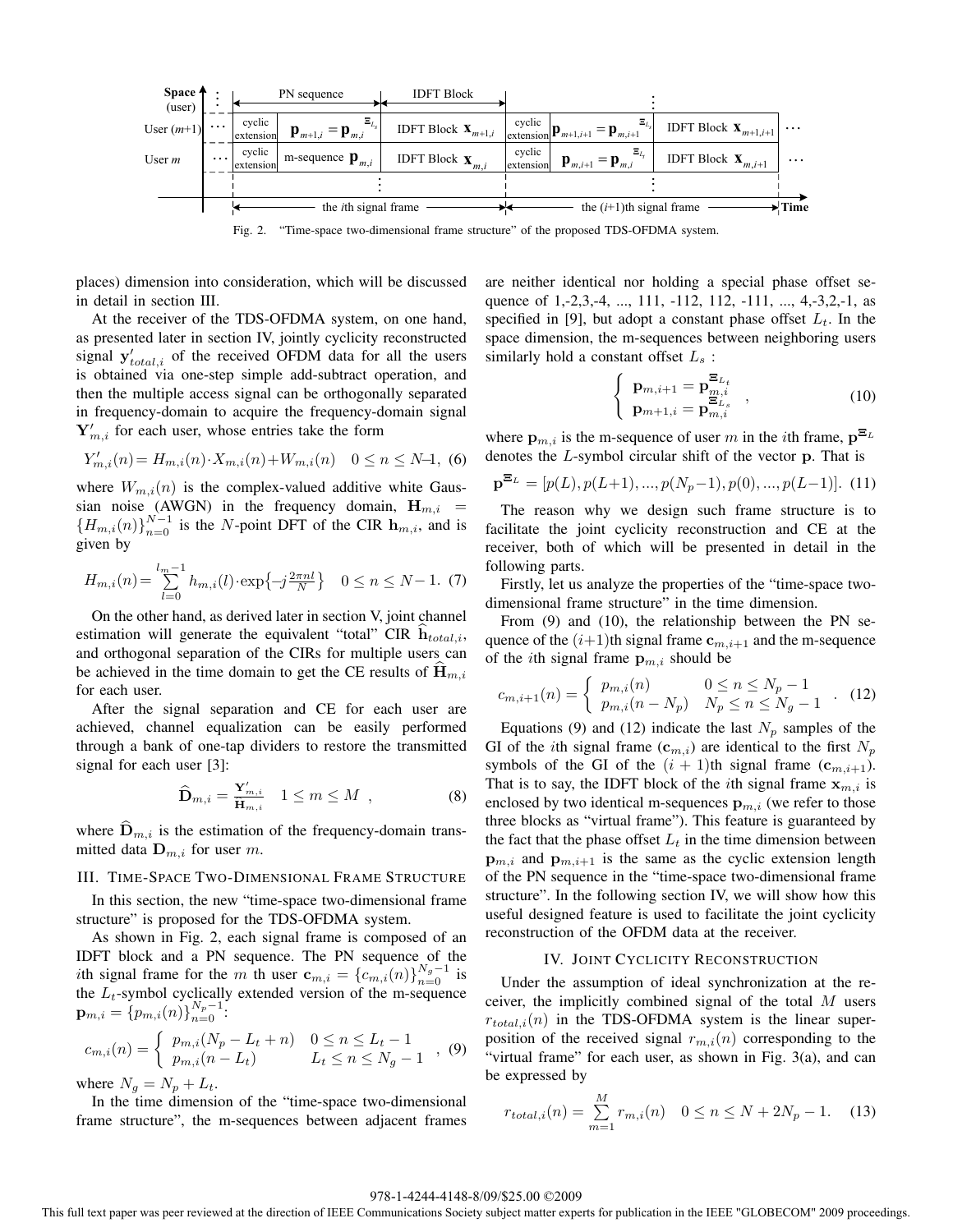The following add-subtract operation of received signal  $\mathbf{r}_{total,i}$  would produce a new sequence  $y'_{total,i}(n)$ 

$$
y'_{total,i}(n) =
$$
  
\n
$$
\begin{cases}\nr_{total,i}(n+N_p)+r_{total,i}(n+N+N_p)-r_{total,i}(n) & 0 \le n \le N_p-1 \\
r_{total,i}(n+N_p) & N_p \le n \le N-1\n\end{cases}
$$
\n(14)

Substitute  $(13)$  into  $(14)$ , we have

$$
y'_{total,i}(n) = \begin{cases} \sum_{m=1}^{M} r_{m,i}(n+N_p) + r_{m,i}(n+N+N_p) - r_{m,i}(n) & 0 \le n \le N_p - 1\\ \sum_{m=1}^{M} r_{m,i}(n+N_p) & N_p \le n \le N - 1 \end{cases}
$$
(15)

Since the PN sequence is the cyclically extended version of the m-sequence, the "tails" part of user m (shadow area<br>with vertical lines in Fig. 3(b)) in  $\{r_{m,i}(n)\}\begin{bmatrix} l_m-1 \\ 0 \end{bmatrix}$  and with vertical lines in Fig. 3(b)) in  $\{r_{m,i}(n)\}\begin{cases} l_m-1 \\ n=0 \end{cases}$  and  $N+l=1$ 

 ${r_{m,i}(n)}$   $N_p+l_m-1$  should be the same, assuming the<br>CIR variation during one signal frame is negligible and CIR variation during one signal frame is negligible and  $l_m \leq L_t \leq N_p$ . Therefore, (15) leads to

$$
y'_{total,i}(n) = \sum_{m=1}^{M} y'_{m,i}(n) \quad 0 \le n \le N - 1,\tag{16}
$$

where

$$
y'_{m,i}(n) =
$$
  
\n
$$
\begin{cases}\ny_{m,i}(n+N) + y_{m,i}(n) + v_{m,i}(n) & 0 \le n \le l_m - 1 \\
y_{m,i}(n) + v_{m,i}(n) & l_m \le n \le N - 1\n\end{cases}
$$
 (17)

As shown in Fig. 3(b),  $y'_{m,i}(n)$  shares the exactly same form<br>as that of the IDET block in CP-OEDM systems. Therefore as that of the IDFT block in CP-OFDM systems. Therefore, it is the cyclicity reconstructed signal of the received OFDM data for user m.

Intuitively, the new sequence  $y'_{total,i}(n)$  Fig. 3(c) has the clicity property just like that in the CP-OFDMA system cyclicity property just like that in the CP-OFDMA system, since is the linear combination of  $\left\{y'_{m,i}(n)\right\}_{m=1}^{M}$ , where each  $y'_{n-1}(n)$  holds the evelicity property. As a result, joint evelicity  $y'_{m,i}(n)$  holds the cyclicity property. As a result, joint cyclicity<br>reconstruction for all users is completed. The N-point DET of reconstruction for all users is completed. The *N*-point DFT of  $\mathbf{y}'_{total,i} = \left\{ y'_{total,i}(n) \right\}_{n=0}^{N-1}$  is  $\mathbf{Y}'_{total,i}$  with entries is  $Y'_{total,i}$  with entries

$$
Y'_{total,i}(n) = \frac{1}{\sqrt{N}} \sum_{k=0}^{N-1} y'_{total,i}(k) \exp\left\{-j\frac{2\pi nk}{N}\right\}.
$$
 (18)

According to the same CAS at the transmitter, the frequency-domain signal  $\mathbf{Y}'_{m,i} = \left\{ Y'_{m,i}(n) \right\}_{n=0}^{N-1}$  for channel<br>equalization and data detection in (8) is selected out of  $\mathbf{Y}'_{total,i}$ <br>for user m for user m

$$
Y'_{m,i}(n) = \begin{cases} Y'_{total,i}(n) & n \in \Gamma_m \\ 0 & n \notin \Gamma_m \end{cases} \quad 1 \le m \le M \quad (19)
$$

Because the sub-carrier set for each user is mutually orthogonal, the linearly combined signal for multiple users in the time domain is orthogonally separated in the frequency domain.



(c) Joint cyclicity reconstruction for *M* users

Fig. 3. Joint cyclictiy reconstruction of the implicitly combined data for all the users in the TDS-OFDMA system.

After signal separation is achieved by joint cyclicity reconstruction, we must obtain the CE for data restoration for each user, which is the object of the following section.

#### V. JOINT CHANNEL ESTIMATION AND SEPARATION

To get the CE for each user, let's secondly analyze the feature of the "time-space two-dimensional frame structure" in the space dimension. In Fig. 2, the m-sequences for different users locating at their own places satisfy (10), thus

$$
\mathbf{p}_{m,i} = \mathbf{p}_{1,i}^{\Xi_{(m-1)\cdot L_s}} \quad 1 \le m \le M \quad . \tag{20}
$$

Since m-sequence has very good auto-correlation property and satisfies

$$
\mathbf{p}_{m,i} \otimes \mathbf{p}_{m,i} \approx N_p \cdot \delta(n) \quad 1 \le m \le M \quad , \tag{21}
$$

where  $\otimes$  denotes circular convolution, and  $\delta(n)$  denotes the Dirac function.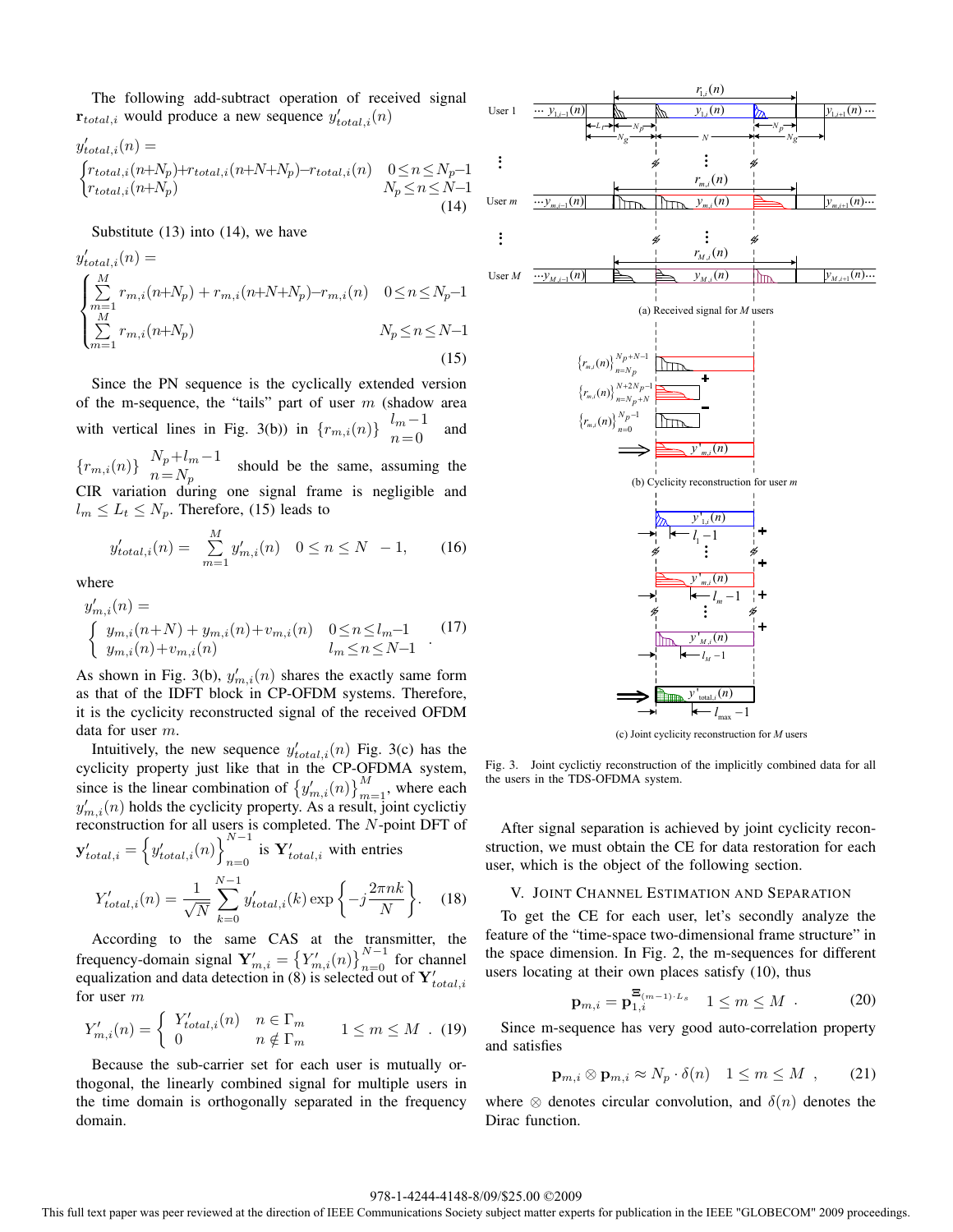

Fig. 4. Orthogonal separation of the CIRs in the time domain and "User Window" in the proposed TDS-OFDMA system.

The cross-correlation function between  $\mathbf{p}_{i,i}$  and  $\mathbf{p}_{k,i}$  is

$$
\mathbf{p}_{j,i} \otimes \mathbf{p}_{k,i} \approx N_p \cdot \delta[n-(j-k)\cdot L_s] \quad 1 \leq j,k \leq M \quad (22)
$$

The received m-sequence for each user intrinsically enjoys the cyclicity property because of the cyclically extended structure in Fig. 2. Therefore, the actual received m-sequence at the receiver in the *i*th frame  $\mathbf{q}_i = \{r_{total,i}(n)\}_{n=0}^{N_p-1}$ , which is the linear superposition of all received m-sequences for *M* is the linear superposition of all received m-sequences for M users, also holds the cyclicity property and takes the form

$$
\mathbf{q}_i = \sum_{m=1}^{M} \mathbf{p}_{m,i} \otimes \mathbf{h}_{m,i} + \mathbf{v}_i,
$$
 (23)

where the vector  $v_i$  is the AWGN in the *i*th frame.

Use a local m-sequence  $p_{1,i}$  to do circular convolution with  $\mathbf{q}_i$ , we can get the rearranged "total" CIR  $\hat{\mathbf{h}}_{total,i}$ 

$$
\widehat{\mathbf{h}}_{total,i} = \mathbf{q}_i \otimes \mathbf{p}_{1,i} \approx \left(\sum_{m=1}^{M} \mathbf{p}_{m,i} \otimes \mathbf{h}_{m,i}\right) \otimes \mathbf{p}_{1,i}
$$
\n
$$
\approx N_p \cdot \sum_{m=1}^{M} \mathbf{h}_{m,i} \cdot \delta[n - (m-1) \cdot L_s].
$$
\n(24)

Intuitively, equation (24) shows that  $h_{m,i}$  is shifted by  $(m - 1) \cdot L_s$  symbols in the time domain. If  $l_{\text{max}}$  =  $\max({l_m}_{m=1}^M) \leq L_s$  and  $M \cdot L_s \leq N_p$ , the shifted  $\{h \mid \lambda^M\}$  are non-overlapping in the time domain, which  ${\{\mathbf h_{m,i}\}}_{m=1}^M$  are non-overlapping in the time domain, which means that the CIRs corresponding to M different users are means that the CIRs corresponding to M different users are orthogonally separable by each "User Window" in Fig. 4. The function of the mth "User Window" is  $w_{m,i}$ 

$$
\mathbf{w}_{m,i} = \sum_{n=1}^{L_s} \delta[n - (m-1) \cdot L_s] \quad 1 \le m \le M. \tag{25}
$$

Multiply  $\mathbf{w}_{m,i}$  with  $\widehat{\mathbf{h}}_{total,i}$ , and then we get the CE  $\widehat{\mathbf{h}}_{m,i}$ for the mth user

$$
\widehat{\mathbf{h}}_{m,i} = \frac{1}{N_p} \cdot \mathbf{w}_{m,i} \cdot \left( \widehat{\mathbf{h}}_{total,i} \right)
$$
\n
$$
\approx \left( \sum_{n=1}^{L_s} \delta[n - (m-1) \cdot L_s] \right) \cdot \left( \sum_{m=1}^{M} \mathbf{h}_{m,i} \cdot \delta[n - (m-1) \cdot L_s] \right)
$$
\n
$$
\approx \mathbf{h}_{m,i} \quad 1 \le m \le M \quad .
$$
\n(26)



Fig. 5. SER performance vs. SNR for each user in the proposed TDS-OFDMA system.

It is worthwhile to point out that any local m-sequence can be used for joint CE, i.e.,  $\mathbf{p}_{m,i}$  ( $1 \leq m \leq M$ ), and the circular convolution operation can also be replaced by circular correlation or FFT to improve the computational efficiency.

After  $h_{m,i}$  is obtained for each user, signal restoration can be completed via (8) for each user.

## VI. PERFORMANCE EVALUATION

Simulations are performed to verify the feasibility and the performance of the proposed TDS-OFDMA system. The following parameters are assumed: 1)  $M = 2$  and available  $N = 3780$  sub-carriers with each sub-carrier modulated in QPSK constellation are equally assigned to two users; 2) Subcarrier spacing is <sup>2</sup> kHz; 3) A baseband symbol rate of <sup>7</sup>.<sup>56</sup> M symbol/s; 4) The length of the m-sequence is  $N_p = 255$ ; 5) Phase shift of the m-sequence in the time dimension is  $L_t = 153$ , and  $L_s = 76$  in the space dimension; 6) Two typical multi-path channel models, Brazil A and Brazil D [16], are used for system simulation; 7) The channel for user 1 is Brazil A and Brazil D for user 2, independently.

For the purpose of comparison, we also provide the system symbol error rate (SER) performance of the conventional single-user TDS-OFDM system with the same channels, where all the available sub-carriers are used by only one user.

Fig. 5 presents the SER performance both for the conventional single-user TDS-OFDM system and the proposed TDS-OFDMA system without coding and decoding. The simulation results indicate that each user of the proposed TDS-OFDMA system can approach almost the same SER performance as the single-user system. It also shows that the SER performance has deteriorated a lot for channel Brazil D, since the multi-path distortion for Brazil D is more severe than that for Brazil A.

Fig. 6 shows the SER comparison of those two systems in Brazil D Rayleigh fading channel (the maximum Doppler shift of the channel is 30 Hz). It is obvious that the proposed